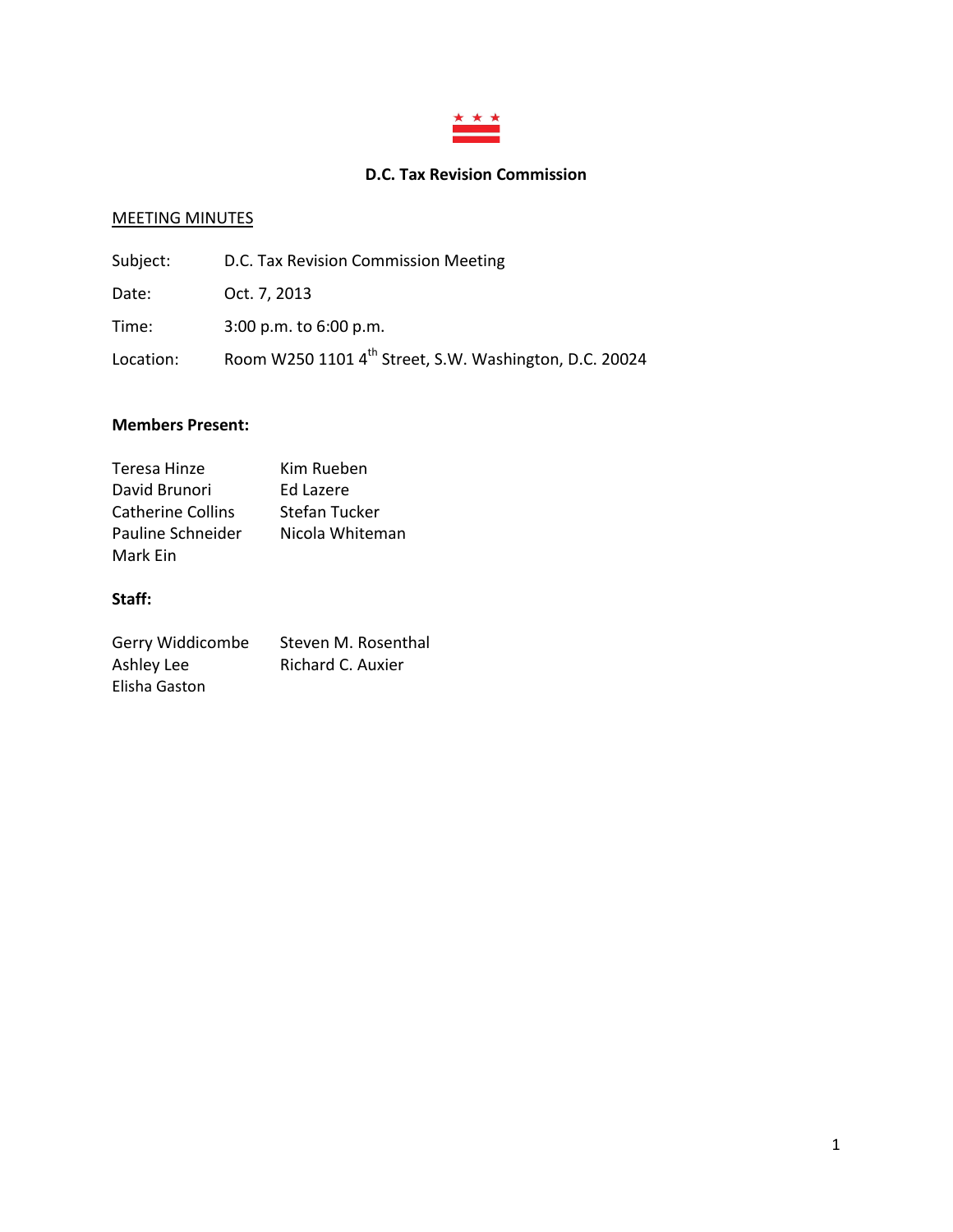### **I. Call to Order (Pauline Schneider)**

Ms. Pauline Schneider, member of the D.C. Tax Revision Commission (the "Commission"), announced that she would be sitting in for the Chair of the Commission, Mr. Anthony Williams, because he was out of town on an emergency. She called the meeting to order at 3:12 p.m., and began by thanking the Office of the Chief Financial Officer (OCFO), the Office of Revenue Analysis (ORA) and the Office of Tax and Revenue (OTR) for their continued contributions to the Commission's efforts to develop a range of tax policy options. Ms. Schneider announced that the Commission's next public meeting would be held on Oct. 21, 2013, from 3 p.m. to 6 p.m., in the same room (Room W250 1101  $4^{\text{th}}$  Street, S.W., D.C.) and that the focus of that meeting would be the structure of D.C.'s businesses taxes.

## **II. Approval of Minutes**

Ms. Schneider noted that commissioners would vote to approve the minutes from the previous meeting (Sept. 30, 2013) at a future date.

### **III. Discussion of Commission Schedule and Deliberation Process**

Ms. Schneider explained that members would not vote on the proposals during the meeting and that deliberations are intended to generate feedback on a range of tax policy. The Commission would take a more formal recording of members' positions later in the process.

Ms. Schneider then introduced a proposal for creating a subcommittee of approximately four commissioners to focus specifically on low-income tax relief. She credited Mr. Gerry Widdicombe, executive director of the Commission, with the idea of forming a subcommittee. Mr. Widdicombe noted that the subcommittee would help the Commission because many of the individual income tax options are complicated—and more so when viewed in combination than in isolation. Ms. Schneider explained that three members had volunteered to serve on it: Ms. Teresa Hinze, Mr. Ed Lazere and Ms. Kim Rueben. Ms. Schneider then motioned for the Commission to approve the subcommittee, and members approved the motion unanimously.

### **IV. Deliberations: Individual Income Tax**

Ms. Schneider introduced Mr. Steven M. Rosenthal, the Commission's staff director, to lead the group's deliberations. Mr. Rosenthal noted he was joined by Mr. Richard C. Auxier, a research analyst, and Ms. Elisha Gaston, a law clerk, with the Commission. He also acknowledged the assistance provided by Mr. Robert Bushman's report for the Commission, a paper that evaluated the strengths and weaknesses of D.C.'s individual income tax system. He mentioned that Mr. Bushman paper informed his evaluation of the competitiveness of D.C.'s individual income tax, and that Mr. Bushman also provided the Commission with suggestions for potential improvements.

Mr. Rosenthal said that some of the data on migration trends that Dr. Bushman analyzed was old, but nonetheless useful for observing taxpayer's reactions to changes in D.C.'s tax laws. Mr. Rosenthal informed the Commission that D.C. lost ¼ of its population in the period leading up to the prior tax revision, but this trend had been reversed.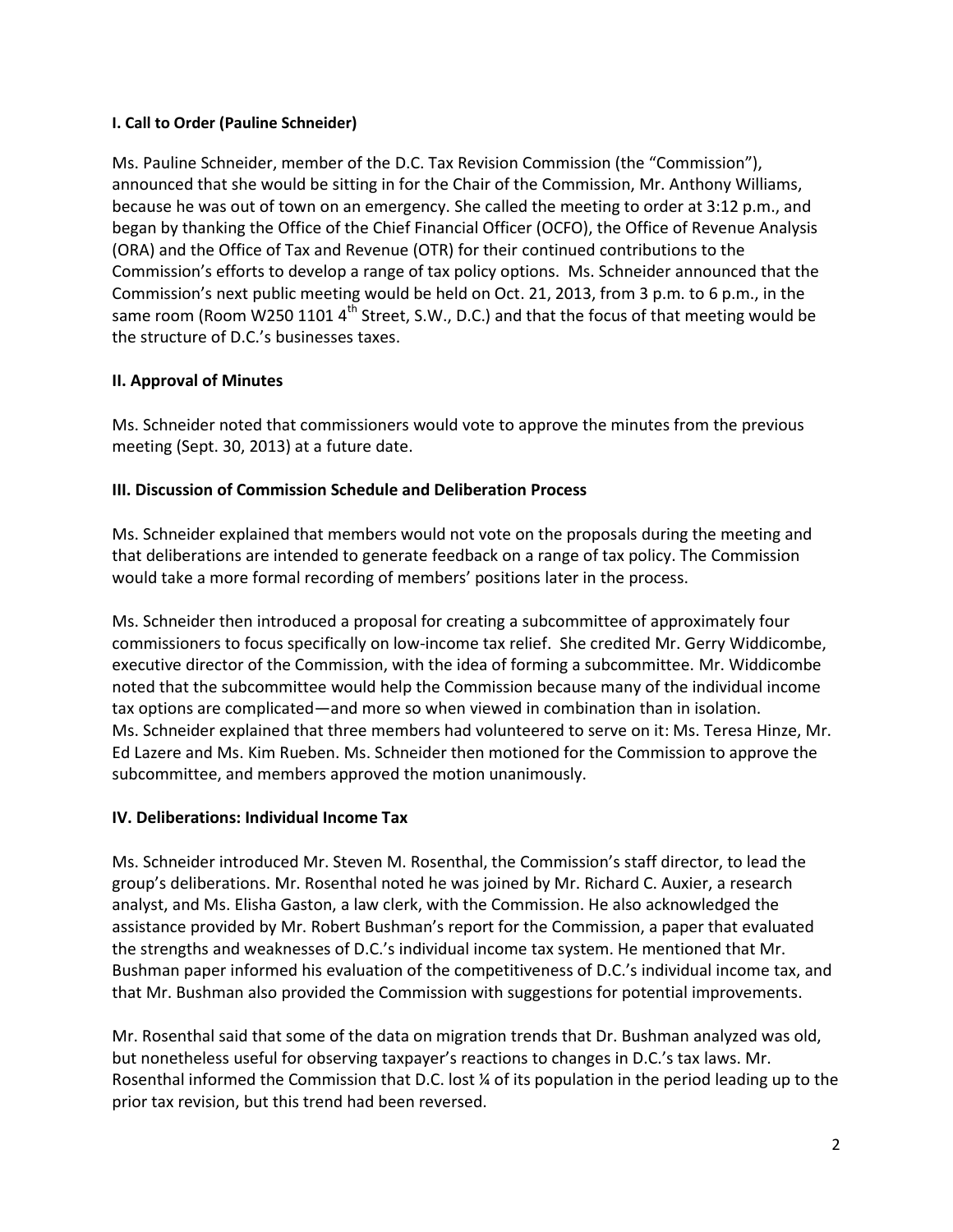Mr. Rosenthal noted that D.C. has experienced an increase in per capita income, and that D.C.'s income growth had outpaced its neighbors since 2010. He said that the income tax is more sensitive to economics than other taxes, and that the individual income tax constitutes a large part of D.C.'s revenue. He also said that the individual income tax is estimated to have generated \$1.5 billion in 2012, and was projected to bring in \$1.6 billion in 2013.

Mr. Ed Lazere asked Mr. Rosenthal to clarify whether his statement that "the income tax is sensitive to economics," meant that revenue collections decrease when residents experience economic hardship.

Mr. Rosenthal confirmed that Mr. Lazere understood his statement correctly. He also directed the attention of the Commission to two new handouts that were included in their materials. He explained that one handout was a list of the tax policy options that would be presented to the Commission for review at the meeting, and that the other handout was a side-by-side visual comparison of the individual income tax rate structures of D.C., Maryland and Virginia.

Mr. Rosenthal explained that revenue estimates had been generated for each policy option by ORA. He credited ORA for generating the estimates, and thanked ORA for being responsive and helpful to the Commission. Mr. Rosenthal explained that ORA's revenue estimates helped to give the Commission a more accurate sense of the magnitude of gains or losses that would result from implementing particular options, and cautioned that many of the estimates were static; that is, changes in taxpayer behavior were specifically not incorporated into the models.

Mr. Rosenthal said that the Commission deliberated proposals No. 1 to 6, all regarding the sales tax, in the last meeting and explained that the day's deliberations would focus on proposals No. 7 to 23 regarding the income tax. He mentioned that the Commission may wish to discuss what its objectives are for reforming the income tax, and suggested that one of the goals that the Commission might consider, for instance, is to decrease the tax burden on middle-income taxpayers. He explained that he would begin deliberations on specific policy options in groups of related options to make the presentation more cohesive. He started with options No. 7 -10.

### *Option No. 7: Mitigate the tax burden on middle-income residents*

The goal of the first option is to lower the tax burden on middle-income residents. Mr. Rosenthal noted that D.C.'s individual income tax jumps from 4% to 6% to 8.5% at relatively low levels of income, pushing residents with modest levels of income into relatively highly levels of taxation. He described in detail option No. 7 that adds brackets and establishes lowers rates at low and middle levels of income.

### *Option No. 8: Add more high-income tax brackets*

Mr. Rosenthal explained that option No. 8 adds brackets and increase rates at higher levels of income. The proposal's goal is to make D.C.'s income tax more progressive. Income above \$350,001 would still be taxed at 8.95% but starting at \$500,001 the rate would increase to 9.25% and income above \$750,001 would be taxed at 9. 5%.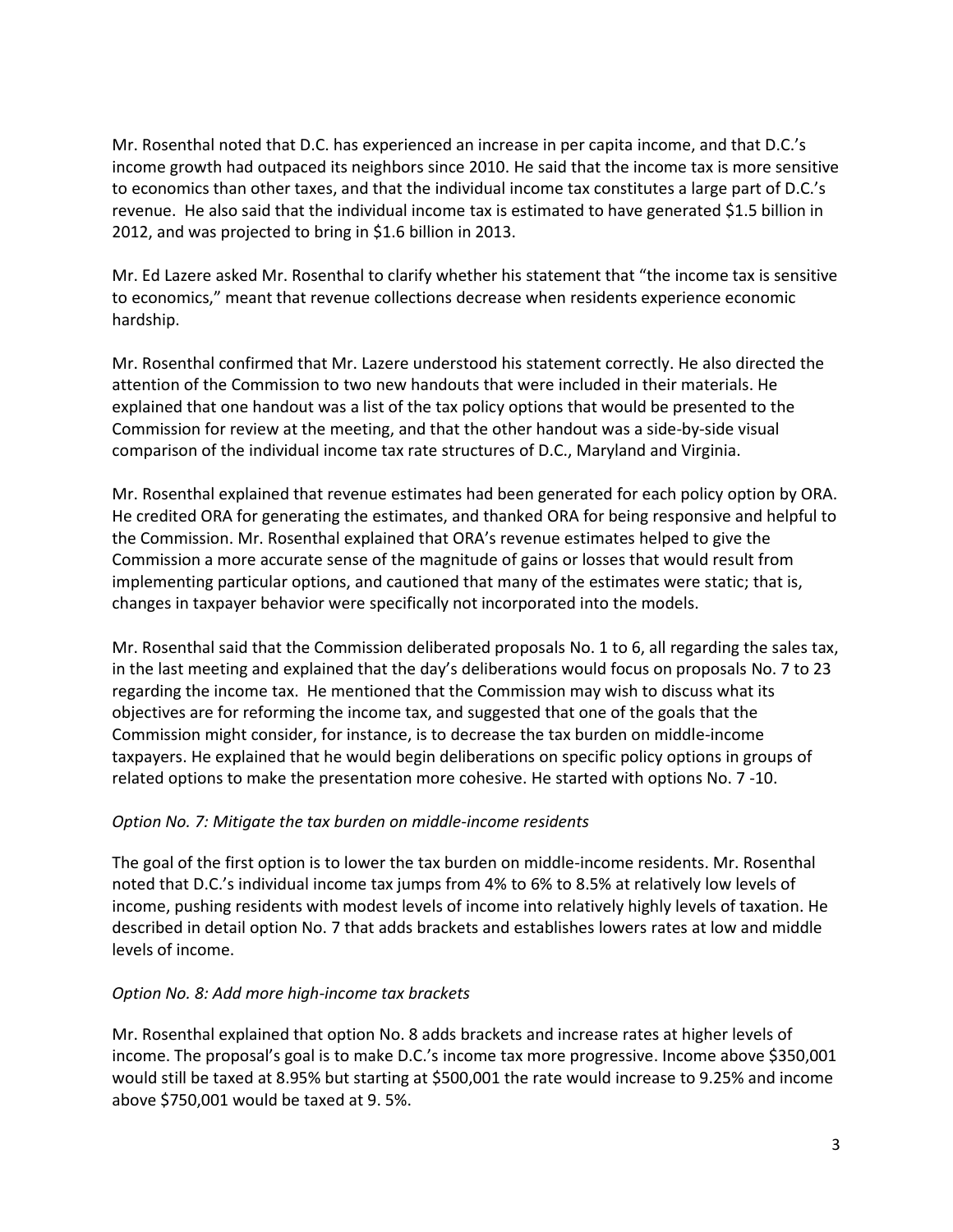### *Option No. 9: Decrease the tax rates on high levels of income*

In contrast, Mr. Rosenthal explained that option No. 9 is to reduce tax rates at high income levels. There were two proposals in this option: Both proposals kept the same income brackets (with the top bracket at income above \$350,001) but one reduced the top to rates to 8% and 8.5% while the other reduced the rates to 8.25% and 8.75%.

Mr. Auxier added that the proposed rate changes were chosen by ORA based on pre-existing models from earlier studies that were easier to simulate.

## *Option No. 10: Increase D.C.'s standard deduction and personal exemption to the federal levels*

Mr. Rosenthal explained that option No. 10 raises the D.C. standard deduction and personal exemption. He explained that the benefits of this change would go to low-income taxpayers since the data shows that low income taxpayers are most likely to take the standard deduction, while taxpayers with incomes above \$70,000 are more likely to itemize their deductions. The raised personal exemption would benefit all taxpayers. Both would lower the amount of taxable income for D.C. residents.

Mr. Stefan Tucker said he would not change the standard deduction and personal exemption. Instead, he offered a new individual income tax structure:

| <b>INCOME</b>                      | <b>RATF</b> |
|------------------------------------|-------------|
| $\sim$ $\sim$ $\sim$ $\sim$ $\sim$ | 10/         |

- $\bullet$  \$0-\$10,000: 4%
- \$10,001-\$40,000: 5%
- $\bullet$  \$40,001-\$80,000: 6%
- \$80,001-\$200,000 7%
- \$200,001-\$350,000 8%
- $\bullet$  \$350,001 and above 9%

Ms. Reuben stated that she wanted to lower the rates on income between \$80,000 and \$250,000, which she considers to be the modern day range of middle-class income. She said the current rates at these income levels are high compared to other jurisdictions. She broadly agreed with Mr. Tucker's outline of brackets and rates.

Mr. David Brunori said that increasing the number of tax brackets introduces more complexity to the income tax, but that he would also like to lower the rates in the middle. He also broadly agreed with Mr. Tucker's proposal.

Mr. Lazere suggested that the Commission should focus on adjusting the tax rates before it considers lowering the standard deduction. But he cautioned that lowering the rate on income below \$350,000 would benefit all taxpayers—both middle-income residents and wealthy residents. He suggested that the Commission think about whose taxes it wants to lower, whose they want to leave unchanged and whose they want to increase before considering the specific options. He recommended the Commission consider a distribution impact before recommending any changes.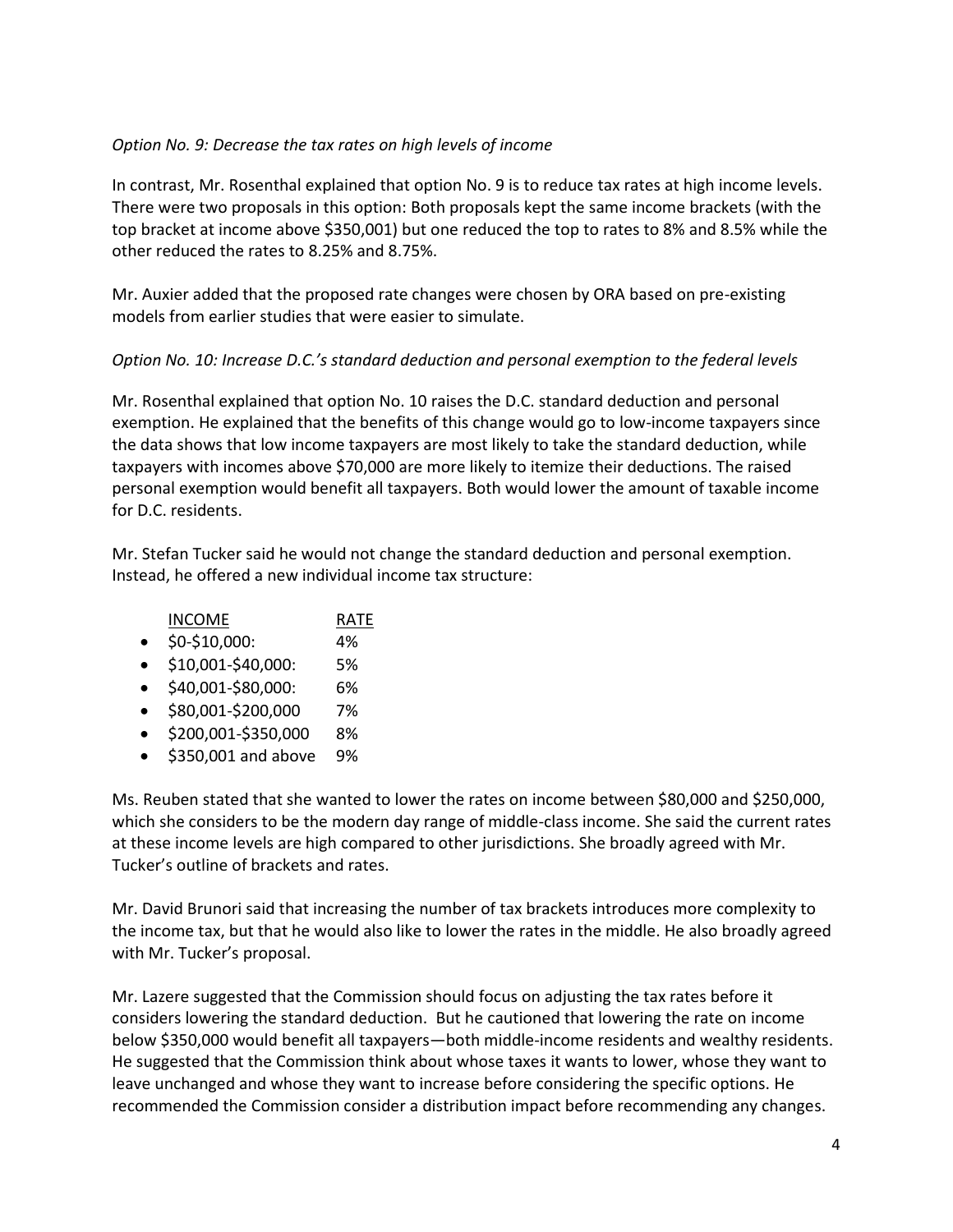Mr. Lazere also suggested a "catch up" rate to raise taxes above a certain amount income to maintain progressivity. He explained that this effectively counteracts the benefit of the tax cuts at lower levels of income for those with high levels of income.

Mr. Brunori disagreed with this suggestion. He said playing with tax rates is a political question and that the Commission's goal should be more concerned simplicity. But he also warned that high rates are problematic, though.

Mr. Stefan Tucker also disagreed with a "catch up" rate. He suggested that instead of raising tax rates on high levels of income to counteract other rate cuts that the Commission could consider other offsets such as a phase out of itemized deductions.

Mr. Lazere noted that the income tax *is* political, and that the Commission should strive to have an impact that is as close to revenue neutrality as possible. He added that cutting taxes for all income brackets would be costly because it would mean less revenue for D.C.

Ms. Schneider asked whether there was a group consensus on reducing the tax burden for middle income residents. When the response was general agreement she said that the Commission should move forward with this as its goal for this group of options.

Mr. Tucker said that the changes in No. 10 (increasing the standard deduction and personal exemption) should be left alone until the impacts of the rate and bracket changes are better understood.

Ms. Schneider asked Mr. Lazere to clarify his position on tax cuts and tax hikes. Mr. Lazere said that there should be tax decreases for income below \$100,000 but tax cuts for income above \$200,000. He also advocated for raising the standard deduction because unlike the rate changes this would almost exclusively target families earning less than \$70,000 in income. He explained that the District imposes high rates and provides low standard deductions for working-poor families, and that although D.C.'s earned income tax credit (EITC) is the highest in the country, D.C. gives families a smaller refund than many jurisdictions because its pre-EITC tax burden is high. Mr. Lazere pointed out that the working poor in D.C. are doing worse than in 15 other states.

Ms. Reuben reframed the question: "At what level of income should you not pay any taxes?"

Mr. Brunori said that many states have low tax thresholds that hurt the poor, and that he is less worried about the top, and more concerned about low-income families. He added that he would raise the standard deduction and personal exemption a lot and introduce a higher tax threshold.

Mr. Widdicombe said that the Commission would test various combinations of options to see their numerical outcomes, so that the Commission could engage in more informed deliberations.

Ms. Hinze asked the Commission to also consider households with no earned income, particularly retired residents. She noted that these households cannot get the EITC. She said that although retired individuals over age 65 get an extra standard deduction, there are many laborers who retire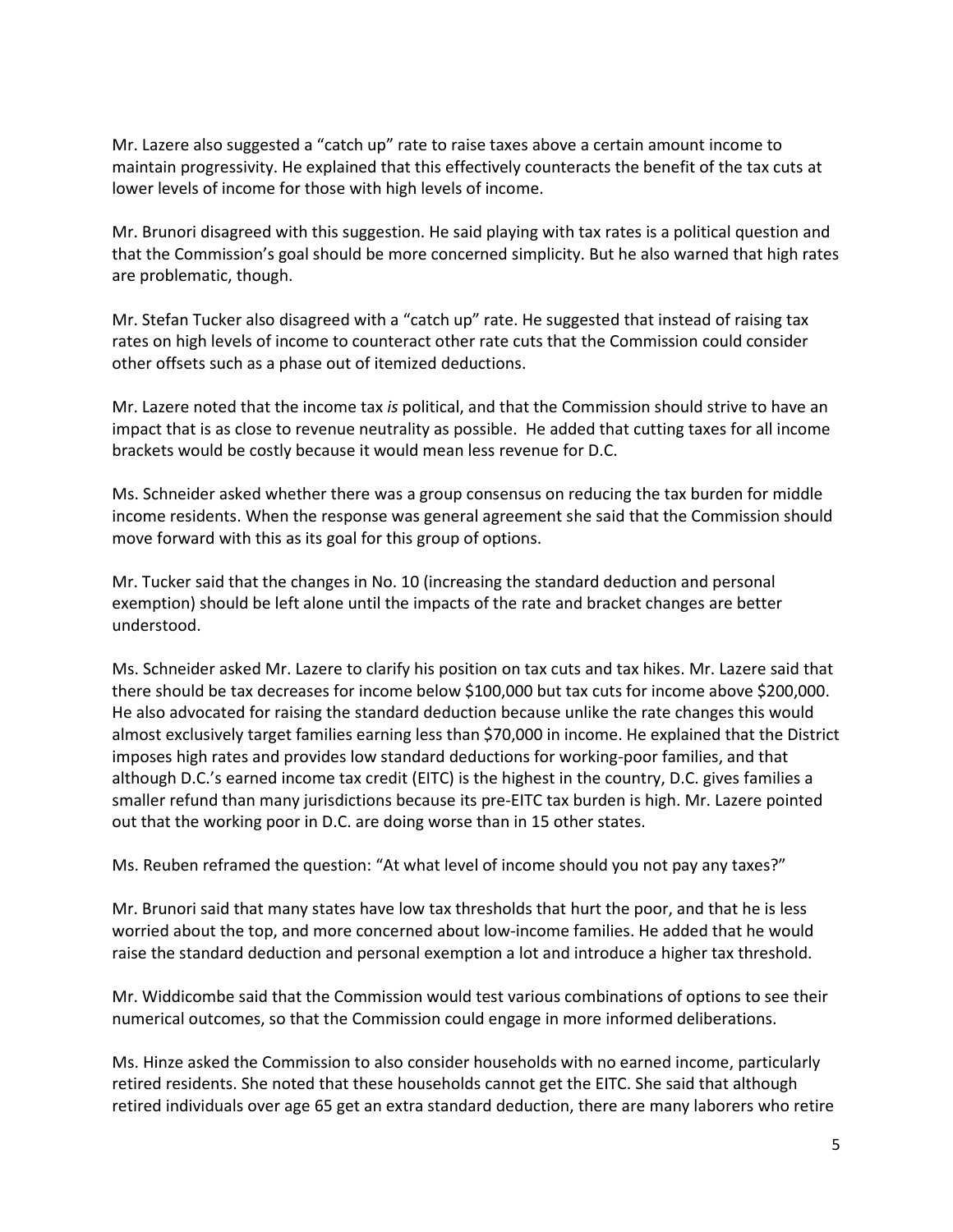from labor jobs in their 50's. She asked what the Commission planned to do to provide relief to the poorest D.C. residents.

Mr. Lazere passed out copies of a bar chart, and asked the commissioners to examine it. He pointed out, that ignoring the lowest quintile of income earners, the D.C. tax system is regressive. He explained that income inequality is growing in D.C., and that the average income for top earners in D.C. is higher than any other jurisdiction. He recommended that the goal should be to make the entire D.C. tax system more progressive.

Mr. Tucker suggested the information in the chart was misleading as the chart represents all taxes, not income taxes alone.

Ms. Reuben said that the chart was a fair reference, as tax incidence ought to consider all taxes. And the income tax is the best tool for providing targeted tax relief. She proposed that the subcommittee be tasked with discerning the most favored options and examining their costs and benefits.

Mr. Lazere pointed out that the share of income D.C. middle income residents pay in state and local taxes is among the highest percentages in the country.

Mr. Brunori said that the Commission should think first about the big picture, and asked, "should we fix the regressive tax for fairness?" and answered "yes." He asked whether a progressive system or a flat system should be the goal. And the answer would need to emerge in the final package put forward by the Commission.

Ms. Rueben noted that the Commission's discussions highlighted the need for a subcommittee, that piecemeal would not work, and that the Commission should try to get a sense of which moving parts it is interested in playing with.

Ms. Schneider asked if there was consensus on the big picture goals: The Commission should focus on alleviating tax burdens for middle income taxpayers and simplifying the code.

Mr. Widdicombe noted that future deliberation would incorporate the big picture goals developed during the meeting.

Mr. Lazere said that an income tax that made the overall tax flat across income brackets would make D.C. better than most states because most states also have overall tax rates that look regressive.

Mr. Rosenthal then shifted to a discussion of options No. 11-13, all related to the EITC. He explained that the federal government has an EITC and that D.C. provides residents with an additional credit equal to 40% of the federal credit.

He said that the federal EITC is a percentage of earnings that increases with income until the taxpayer reach a maximum income level. As income rises beyond that point it plateaus and eventually phases out. The credit is also based on marital status and the number of children in a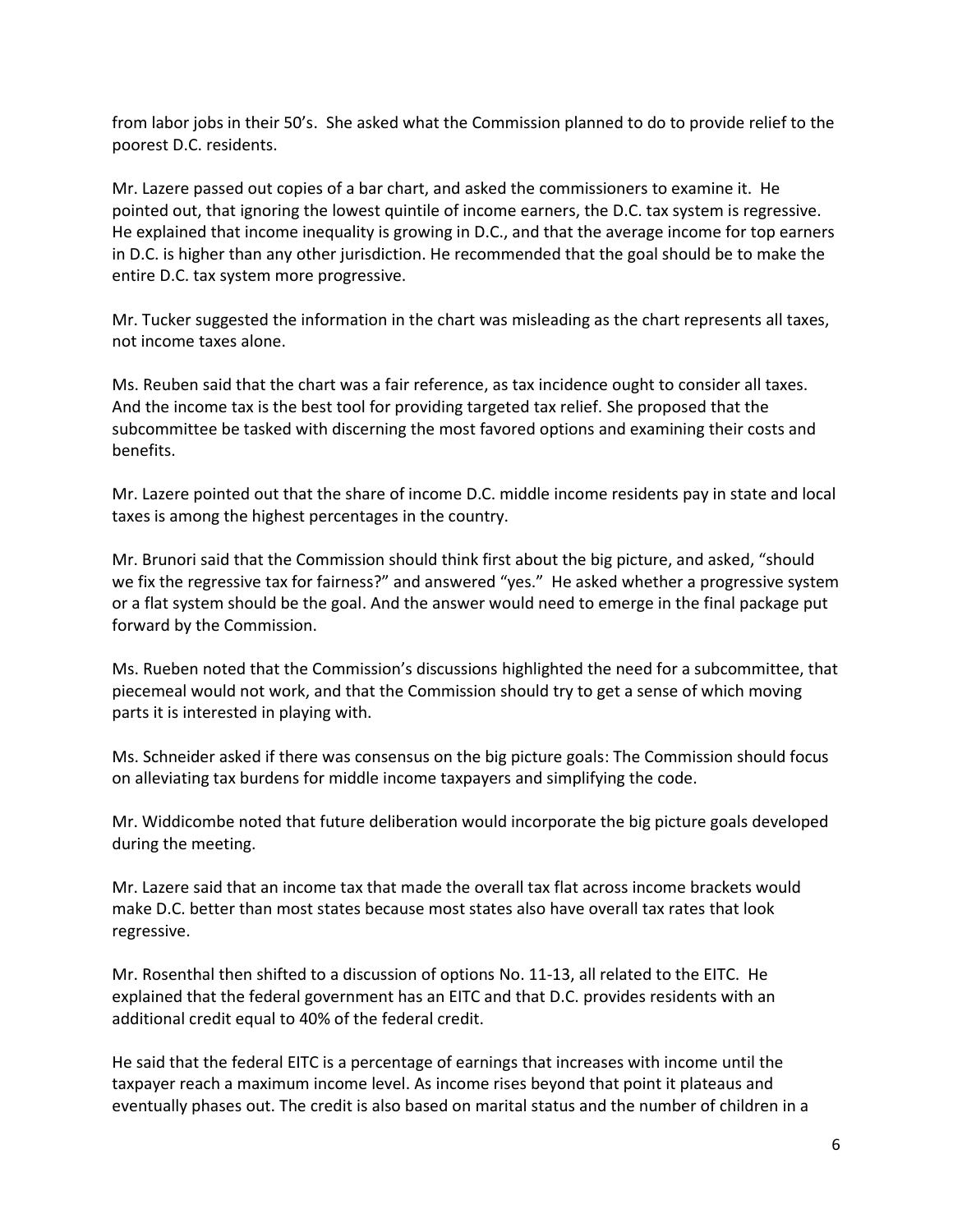household. Mr. Rosenthal added that D.C.'s piggybacking on the federal EITC is working, but that the EITC is largely a working family credit.

# *Option No. 11: Increase the D.C. Earned Income Tax Credit (EITC) for all low- and moderate-income workers*

He then explained that option No. 11 proposed to raise the EITC credit for all workers by raising the percentage of the D.C. credit from 40% to 50% of the federal credit. He noted that D.C.'s EITC was already the highest in the country.

## *Option No. 12: Increase the D.C. Earned Income Tax Credit (EITC) for childless workers*

Mr. Rosenthal pointed out that the EITC provides relatively little for working individuals with no children. He explained that policy option No. 12 proposes decoupling from the federal EITC so that childless workers in D.C. receive benefits at higher income levels and receive a higher maximum benefit. He acknowledged that administrative costs would increase if D.C. decoupled from the federal formula and would lose between \$38 million and \$45 million in tax revenue, according to ORA's estimates. He added that the \$84 million estimate on the handout had been revised by ORA after Mr. Lazere suggested that there were taxpayers wrongly grouped into the analysis. Mr. Rosenthal said that Commission members should feel free to contact the staff and ORA with their concerns about the calculations because some of the estimates are challenging and involve a lot of moving parts. Mr. Rosenthal also credited Mr. Auxier with locating the proposed federal changes that informed option No. 12, which proposes increasing the EITC for childless workers.

## *Option No. 13: Eliminate D.C.'s non-custodial parent Earned Income Tax Credit (EITC)*

Mr. Rosenthal announced that option 13 was to eliminate the non-custodial EITC, a provision that allows eligible workers to claim the child-based EITC even though their children do not live in their household. This change would influence very few D.C. taxpayers because very few have ever applied for the credit.

Ms. Hinze noted that D.C.'s non-custodial EITC was modeled after New York's program, and that New York had made changes after one year because the credit it was largely ineffective. It now has far more beneficiaries. D.C. had not updated its credit, though. Ms. Hinze also said she had concerns about the EITC's interaction with the low income credit (LIC)—a taxpayer can only choose one.

Mr. Auxier expanded on Ms. Hinze's statement, adding that the non-custodial EITC has only been claimed by 10 people in D.C. because there are many limits that make qualifying for it difficult and confusing.

Ms. Rueben said that piggybacking on the federal EITC works well, and that "simple is good." She recommended that the Commission decline to pass options No. 11 and 12, and vote to eliminate the non-custodial parent EITC. She said that there are simpler ways to help low income individual..

Ms. Nicola Whiteman agreed that piggybacking on the federal credit was a good idea.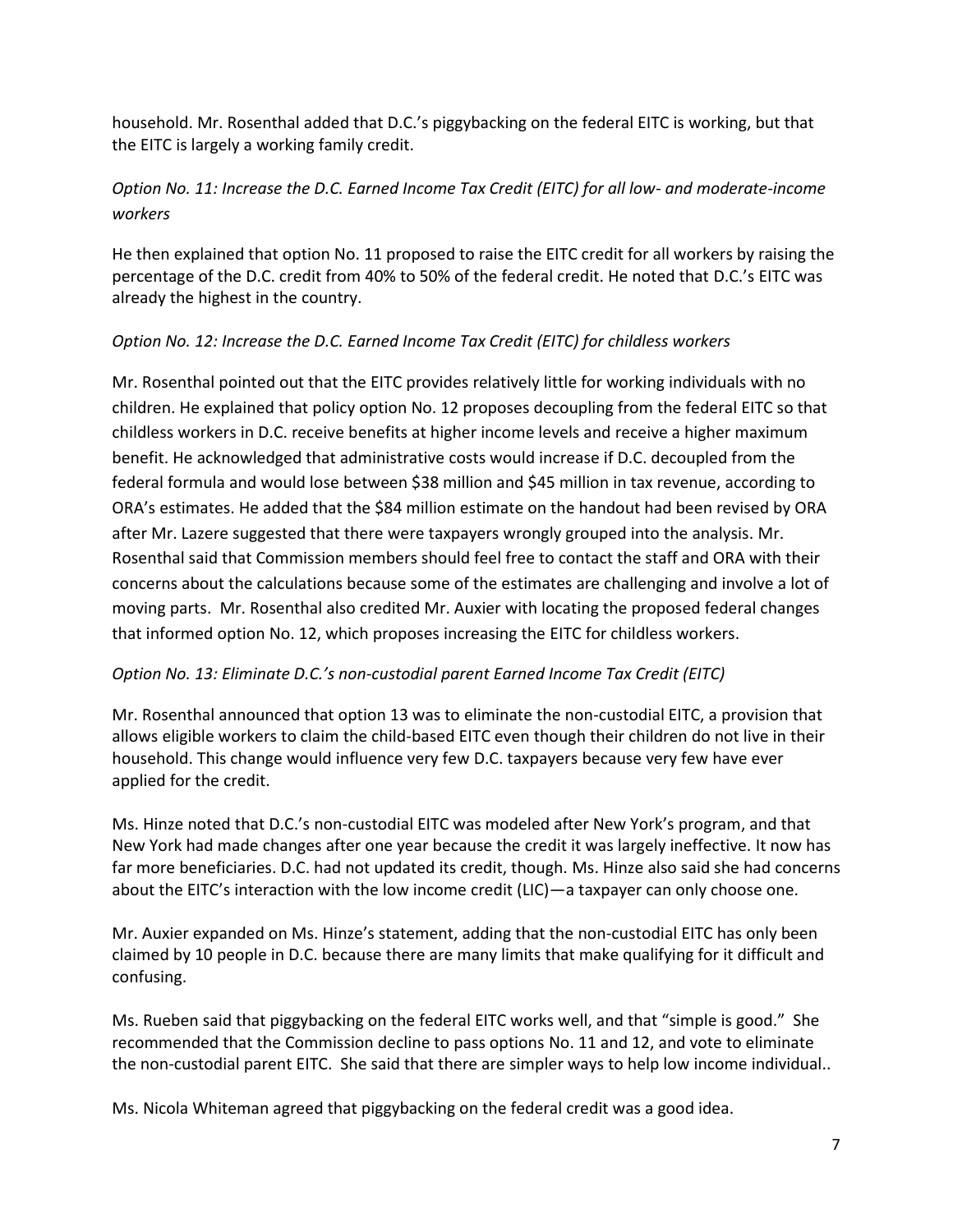Mr. Brunori added that complicated changes to the law forces individuals to seek more help with their taxes. He said poor people, who are less educated and less informed, will suffer the consequences even though they are the target of the tax relief.

Mr. Lazere asked whether low-income residents are getting assistance with filing.

Ms. Hinze replied that many people pay to have their taxes done, and that some use software, but adding complications makes it harder for programmers to maintain updated software.

Mr. Widdicombe commented that D.C. is below the national average on electronic filing.

Ms. Schneider added that the federal government now requires electronic filing for those who get assistance with their taxes.

Mr. Lazere said that the federal EITC works well if individuals have children, but is inadequate for childless workers. He added that many people are non-custodial parents who are not adequately benefited by the federal EITC, and that the stand-alone D.C. credit should be kept on the table.

Mr. Brunori commented that the benefit to option No. 13, which proposes eliminating the noncustodial parent EITC, is low.

Ms. Schneider asked if there were any final thoughts on the last three items, and turned the floor over to Mr. Rosenthal for options No. 14-16.

### *Option No. 14: Conform D.C.'s limitation of itemized deductions to the federal limitation*

Mr. Rosenthal explained that option No. 14 proposed conforming D.C.'s itemized deduction limits to federal law. He discussed the history of the federal limitations, and stated that they go back to a proposal by Senator Pease, as a way to increase the burden on high-income earners without raising tax rates. He explained that the federal law cuts back the availability of itemized deductions at an incremental rate as incomes increases. After the federal government repealed their itemized deduction in 2010 D.C. added its own itemized deduction phase out. Mr. Auxier commented that the federal phase out of itemized deductions was reinstated earlier this year and that soon both the federal and D.C. phase out would apply simultaneously.

Mr. Rosenthal added that D.C.'s itemized deduction phase out is much larger than the federal government's. The combined effect of the federal and D.C. phase out would be a double haircut on taxpayers' deductions.

Ms. Rueben commented that the numbers in ORA's estimates appeared high.

### *Option No. 15: Phase out the D.C.'s personal exemption for high-income taxpayers*

Mr. Rosenthal explained that option No. 15 creates a personal exemption phase out for high income taxpayers to make D.C.'s tax more progressive and raise revenue.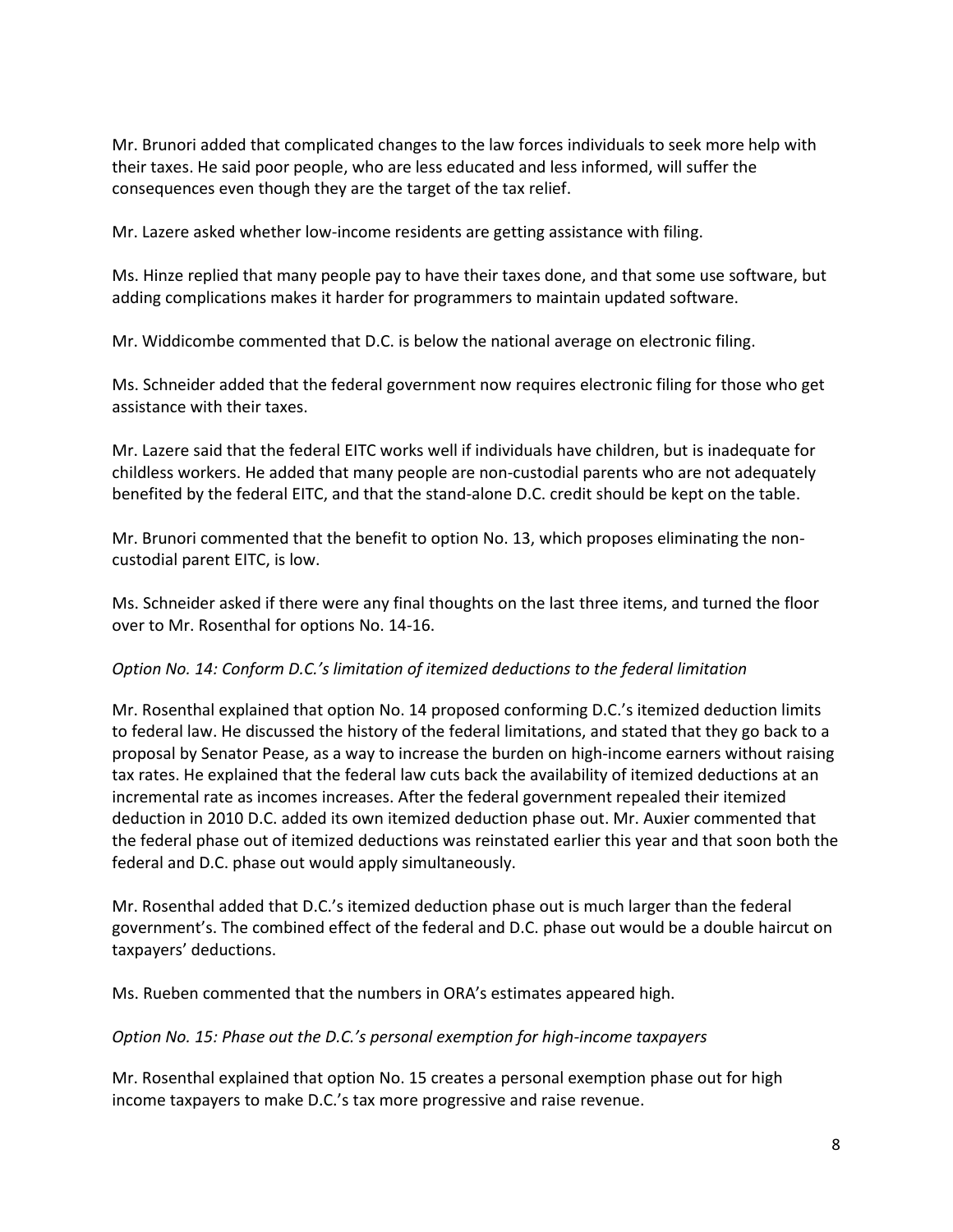# *Option No. 16: Conform status choices on D.C.'s income tax filing with the federal choices (i.e., reduce from eight to five categories)*

Mr. Rosenthal explained that option No. 16 conforms D.C.'s individual income tax filing status options to the federal options. He added that D.C. has eight filing status options, which is more than either Virginia or Maryland, and that conforming to the five federal categories would simplify the system. He said that the domestic partner options were helpful to gay couples before D.C. legalized gay marriage and the repeal of the Defense of Marriage Act (DOMA), but added that many heterosexual couples fall under domestic partner categories as well, and like having these options. He added that having more categories helps alleviate the effects of the marriage penalty.

Mr. Tucker said most states have the option, "married filing separately on different returns," but that D.C. provides the "married filing separately" option on the same return. He recommended that D.C. allow couples to use different returns.

Ms. Hinze said that the second reason for change provided in option 16 was not true, and that couples filing separately on the same return get one standard deduction if there is one income earner.

Mr. Lazere commented that D.C. could solve the marriage penalty issue for "married filing jointly" by creating two tax brackets—for single and married couples. He added that he does not think of the cut back in itemized deductions at the top as a double haircut, and that itemized deductions are highly concentrated among high-income individuals. He said that changing the formula for itemized deductions is not a big issue for high-income taxpayers because they typically pay someone to do their taxes.

Ms. Rueben said that the Commission should think of what the costs are for different tax brackets if the federal cuts on itemized deductions occur before D.C. cuts back, or if alternatively, D.C. applies its cuts before federal cuts are applied.

Mr. Tucker commented that the biggest issue with itemization is state and local taxes.

Mr. Rosenthal said that he was going to discuss options No. 17-23, which were intended to broaden the tax base and eliminate as many special exemptions, deductions and credits as possible. He noted that D.C. was already much better about limiting expenditures than most states.

### *Option No. 17: Eliminate the low income credit*

Mr. Rosenthal explained that option No. 17 eliminates D.C.'s low-income credit (LIC). The LIC attempts to ensure that residents who have not taxable at the federal level also have no taxable D.C. income (the different standard deductions and personal exemptions creates gap). He added that Virginia approaches this issue differently, by adopting a larger tax threshold of \$26,000 for filing taxes, and that the low-income credit was a strange way to address the problem.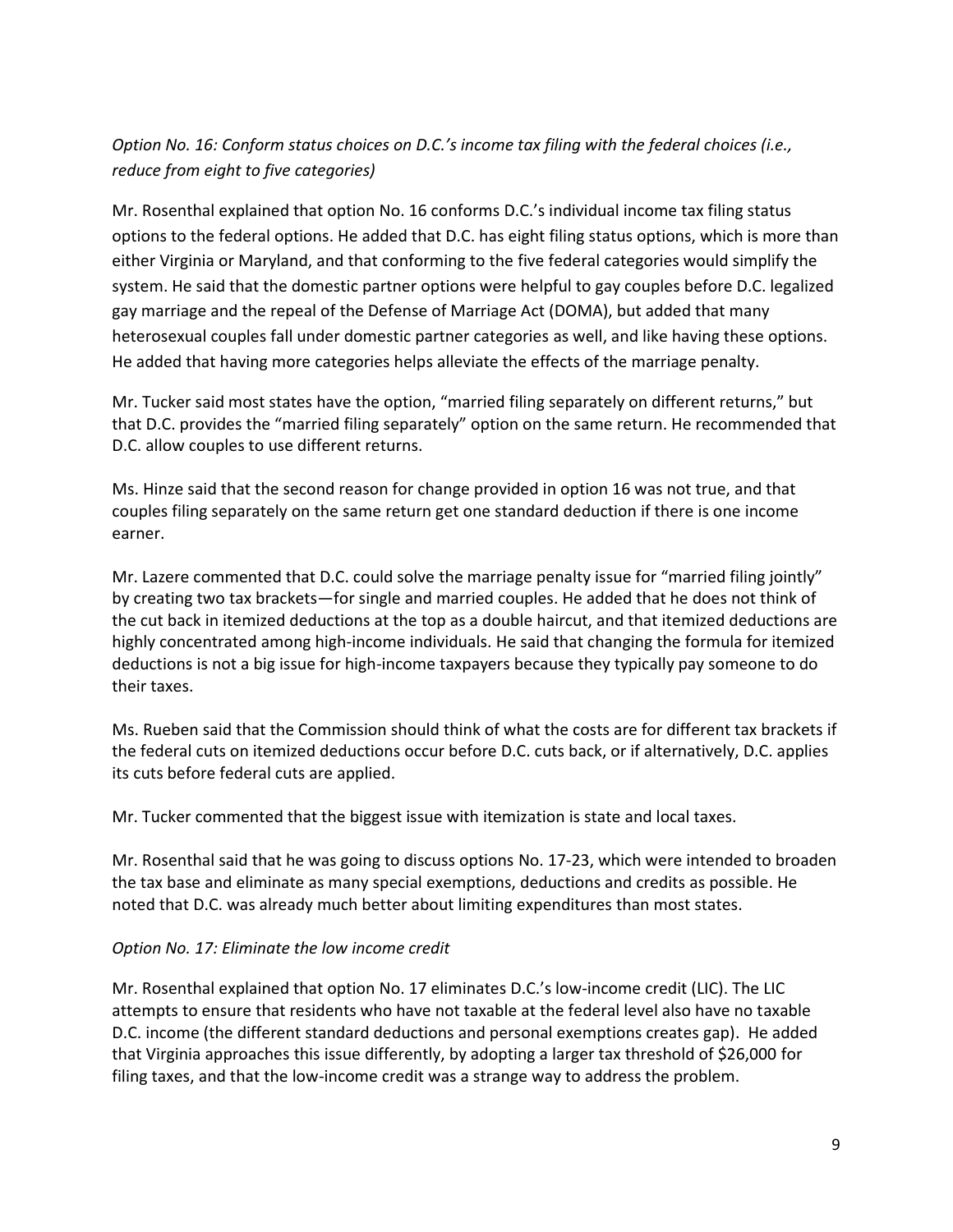## *Option No. 18: Eliminate the survivor's benefit exclusions for D.C. and federal government workers*

Mr. Rosenthal explained that option No. 18 eliminates the survivor benefits exclusion from the income tax, which would make D.C.'s tax more equitable since private sector survivor benefits do not receive an exemption.

### *Option No. 19: Eliminate the D.C. government employee first-time homebuyer credit*

Mr. Rosenthal explained that option No. 19 eliminates the D.C. government employee first time homebuyer credit. He added that this benefit could be provided to homebuyers outside of the tax code, and that it was difficult for many homebuyers to qualify.

## *Option No. 20: Eliminate the \$500 deduction for long-term care insurance*

Mr. Rosenthal explained that option No. 20 eliminates the deduction for long-term care insurance and that the deduction provides limited value to taxpayers and is seldom used.

## *Option No. 21: Eliminate the \$3,000 exclusion for D.C. and federal government pensions*

Mr. Rosenthal explained that option No. 21 eliminates the \$3,000 exclusion for government pensions and that this would broaden the tax base and allow for more broad relief measures.

### *Option No. 22: Eliminate the homeowner/renter property tax credit (Schedule H)*

Mr. Rosenthal explained that option No. 22 eliminate D.C.'s homebuyer and renter property tax credit (known as Schedule H). He noted that providing property tax relief via the income tax causes problems for taxpayers who need relief when their property tax is due, not when they file income taxes.

### *Option No. 23: Eliminate the exemption for out-of-state municipal bonds*

Mr. Rosenthal explained that option No. 23 ends the exemption for interest on out-of-state municipal bonds. He added that D.C. was the only jurisdiction that exempts municipal bonds purchased from other states, but that the option was contrary to the direction that the D.C. Council had recently taken on the issue. Mr. Rosenthal added that ORA estimates that \$47 million in revenue is associated with out-of-state municipal bonds, although the estimates provided by ORA were static. He noted that the a repeal of the exemption could be grandfathered, so that the exemption would only be eliminated for newly purchased bonds, but would raise less revenue.

Mr. Brunori recommended adopting all of the proposals (No. 17-23), because this would greatly simplify the tax code, D.C.'s exemptions are poorly targeted and the government could better use the money lost on them. He also added that there is no policy justification for exempting municipal bonds from other states as D.C. is essentially subsidizing other jurisdictions construction projects.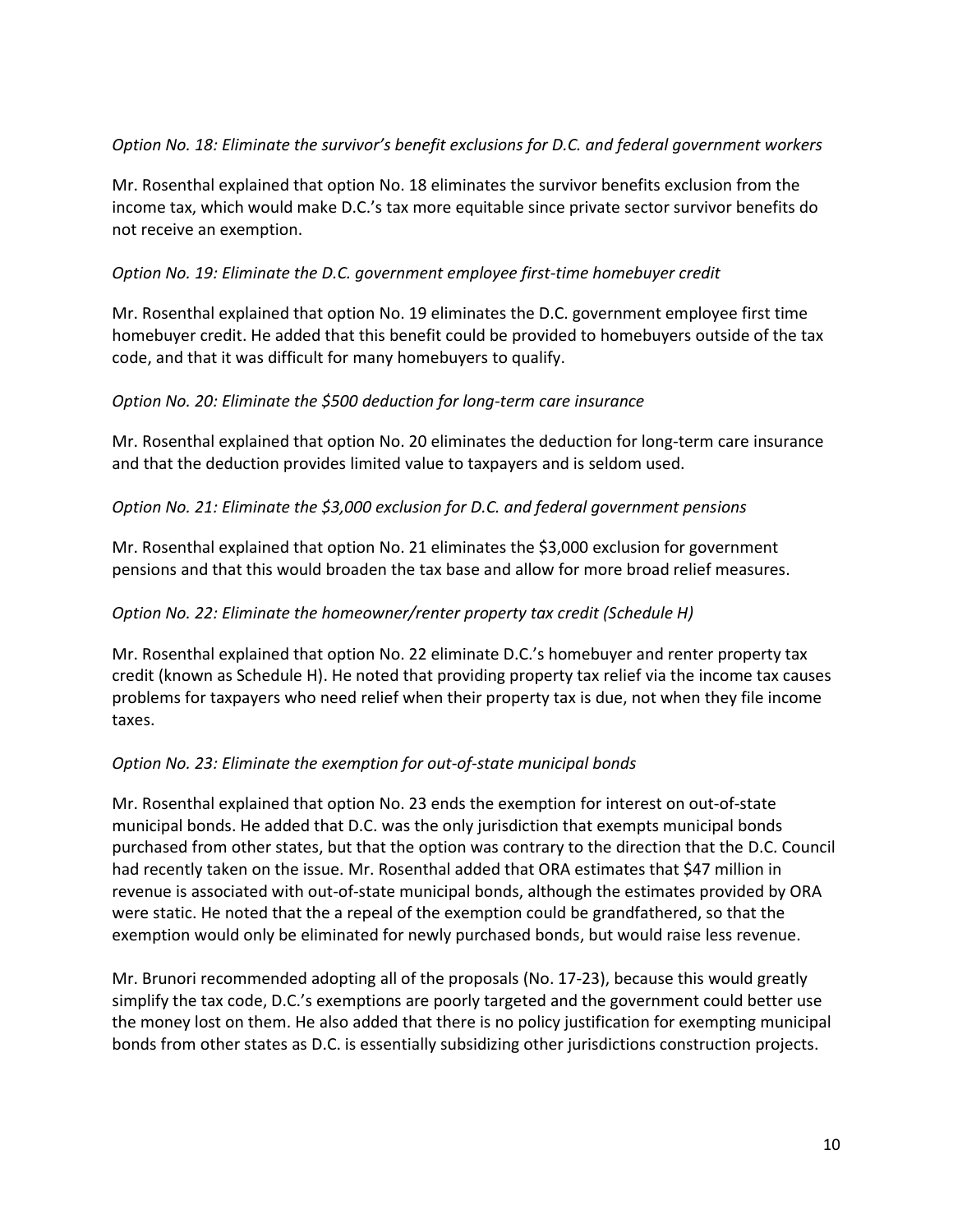Ms. Hinze said that the LIC does not benefit taxpayers with no taxable income. She added that Virginia has a \$12,000 age deduction to make up for the fact that it does not have a pension exclusion, and that a disability exemption exists in D.C.'s tax that should probably be eliminated along with the others.

Mr. Lazere said that eliminating the LIC is an attractive option if the standard deduction and personal exemption are raised or other measures are implemented to alleviate any resulting increase in taxes for low-income residents. He noted that most of the exclusions that the proposals would eliminate benefit low-income earners, and that the property tax exclusion was a circuit breaker program that provides important tax relief. Additionally, by using the income tax the program assists renters as well as homeowners.

Mr. Tucker raised a question about whether the survivor benefits that would be subject to tax were earned by residents while they lived in D.C. or other jurisdictions.

Ms. Hinze answered that people who are retired typically move out of D.C.

Mr. Tucker said that eliminating the exemption for municipal bonds could cause people to leave D.C., which could decrease tax revenue. He said that he was afraid that this might also cause D.C. to eliminate private work bonds.

Ms. Whiteman agreed with Mr. Lazere's statements about option No. 22, and added that it is important to consider broad policy directions for the Commission. She said that she was hesitant to eliminate the first-time homebuyer credit given the program's goal. She asked why participation was so low.

Mr. Mark Ein commented that it is not easy to buy a house in D.C., and said that it was a good idea to help all of the groups affected by the exclusions and credits, but that the help could be provided to residents without using the tax code. He asked whether the estimates for added revenues from municipal bonds were static, and said that based on the estimates there are \$12 billion to \$15 billion of municipal bonds being held by D.C. residents.

Ms. Schneider asked whether, given the amount of municipal bonds being held by D.C. residents, there is an ample supply of tax-free D.C. bonds to replace out of state municipal bonds if option 23 were implemented.

Ms. Rueben asked whether anyone knew the exact value of bonds being held by D.C. residents.

Mr. Lazere responded that 81 households claimed the exemption last year, each with at least \$2 million of interest income from tax-exempt bonds. He said that, according to his recollection, Puerto Rico and the Virgin Islands also have exemptions for out of state municipal bonds.

Mr. Rosenthal announced that he would proceed to review options No. 24-27 on the estate tax. He credited Ms. Gaston for her assistance. He explained that the federal government previously gave taxpayers a credit for their state level estate tax, which was a way for the federal government to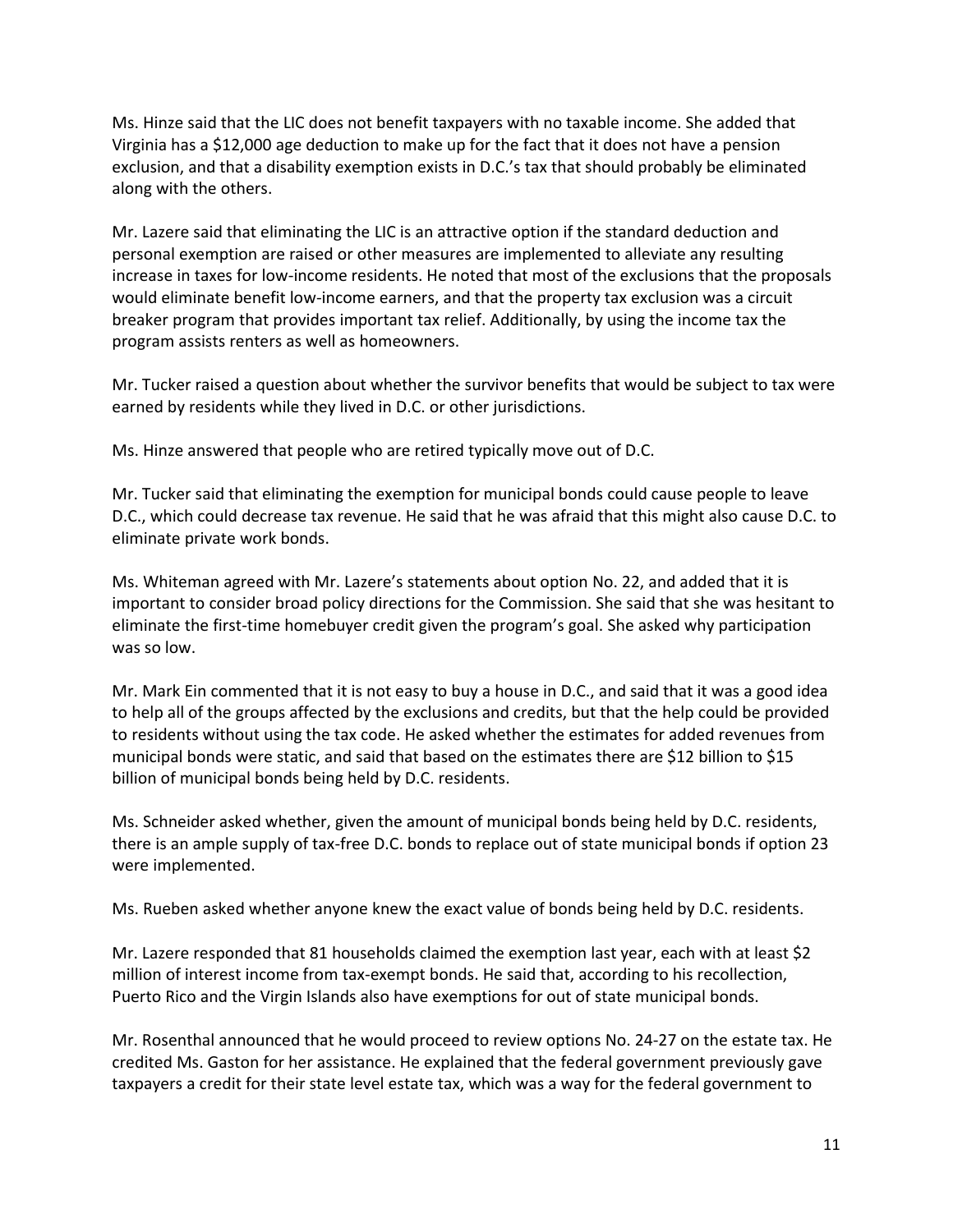subsidize the estate taxes for states. He explained that states previously had tied their estate tax to the federal credit, and that all 50 states and the District had active estate taxes as a result.

The federal government began phasing out the credit in 2001and that the credit was permanently replaced by a deduction last year. He said that most states reacted to the federal change by eliminating their estate tax. D.C. and 19 states still have estate taxes. He also noted that D.C.'s estate tax is still linked to the federal credit that was available from the federal government in 2001, that this makes the tax confusing. He said it would be much simpler to have a tax that was a percentage of the federal estate tax instead.

### *Option No. 24: Eliminate the estate tax*

Mr. Rosenthal explained that option No. 24 eliminated the D.C. estate tax. He added that this would assist D.C. in attracting and retaining wealthy residents. Virginia does not have estate tax. Maryland has a tax that is a simple fixed rate.

## *Option No. 25: Increase the D.C. estate tax threshold from \$1 million to \$2 million or \$5.25 million*

Mr. Rosenthal explained that option No. 25 increased the estate tax threshold to \$2 million or \$5.25 million (the current federal threshold). He added that several other jurisdictions had raised their thresholds, either to the federal level, or to some lower amount.

## *Option No. 26: Exempt the first \$1 million of property in an estate*

Mr. Rosenthal explained that option No. 26 eliminated a cliff effect that resulted in the first \$1 million of estate value being taxed for some residents with estates valued above a certain "cliff" amount. He acknowledged that his understanding of this issue was limited, and that he had varying opinions from different contributors, on whether the issue is a "cliff" or a "bubble."

## *Option No. 27: Defer estate taxes until the death of the surviving spouse*

Mr. Rosenthal explained that option No. 27 provided portability in D.C. so that the estate tax would be deferred until one's surviving spouse dies. He acknowledged that the issue was complex. Portability addressed a specific issue that many married taxpayers had to deal with, which made their estates subject to tax if they wanted to devise particular assets to named beneficiaries after their spouse's death. He explained that the first spouse to die would have to undertake a complicated process of starting what is called a QTIP trust, so that when the second spouse died, beneficiaries would be able to get two estate tax exemptions (one for each spouse), instead of just one. He added that while some other states have addressed this issue at the state level, D.C. has not, and adopting portability would eliminate the need to form a QTIP trust and undertake these complex transactions. He concluded that a couple's beneficiaries would automatically get the double exemption when the second spouse dies if portability is implemented.

Mr. Tucker said that D.C.'s competition is not Virginia and Maryland, but Florida. That state has no estate tax and no income tax. He added that there are still some states with a relatively low estate tax exemption, and that the federal exemption has been raised each year by inflation. He said